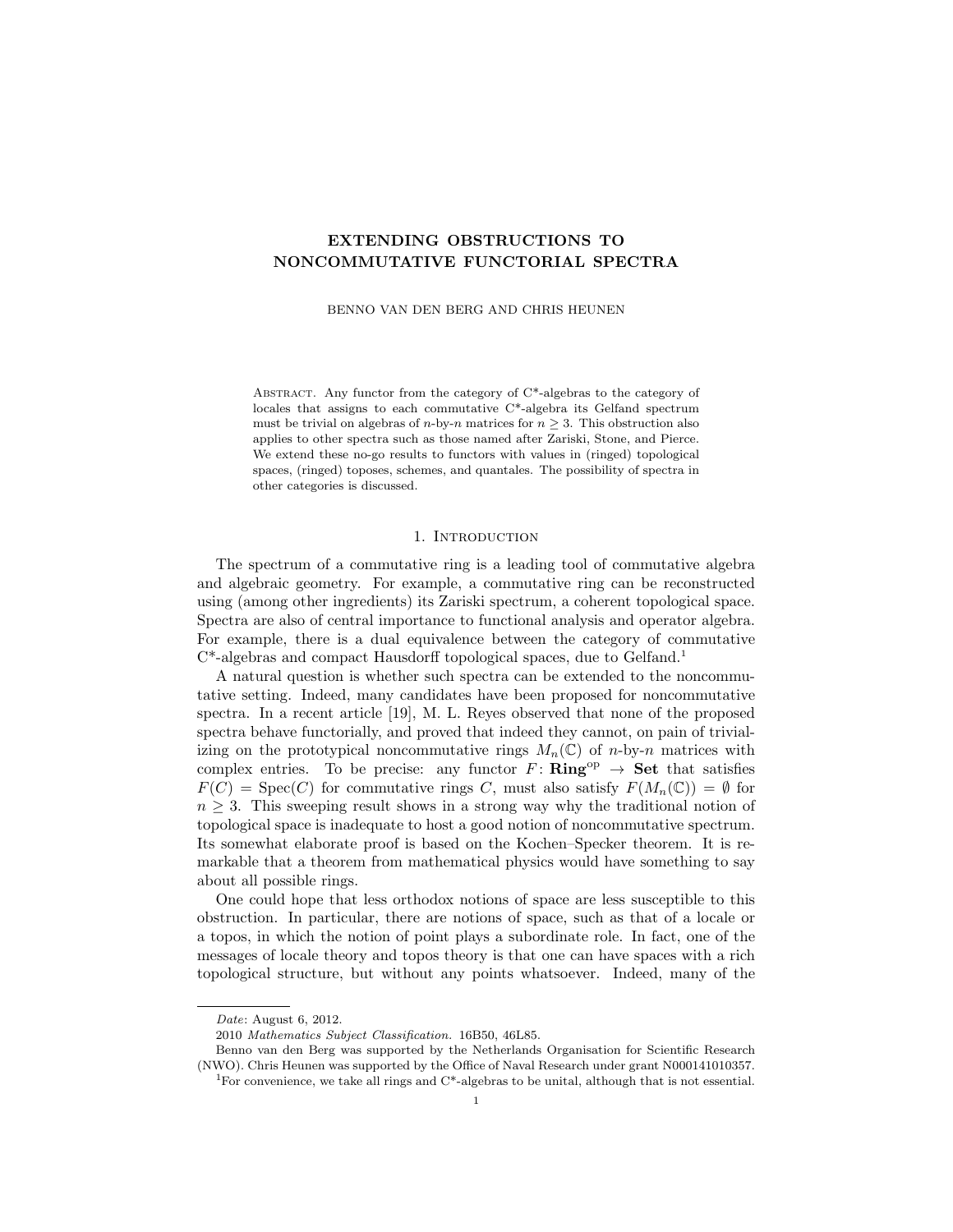proposed candidate spectra for noncommutative C\*-algebras have been phrased in such terms.

The main result of this article is that the obstruction cannot be circumvented in this way. We will rule out many candidates for categories of noncommutative Gelfand spectra by deriving various no-go theorems for locales, toposes, ringed toposes, and even quantales. Additionally, we prove similar limitative results for Zariski, Stone and Pierce spectra. These results will all follow from two basic ingredients. The first is the Kochen–Specker theorem, as in [19]. The second is a very general extension theorem, prompted by our work in [5], that sharpens and extends Reyes' argument significantly.

The basic obstruction is given by the Kochen–Specker theorem. It relates Boolean algebras to a certian noncommutative notion of Boolean algebra. More precisely, it can be rephrased to say that any morphism of so-called partial Boolean algebras, from the projections in  $\mathbb{M}_n(\mathbb{C})$  to a Boolean algebra, must trivialize when  $n \geq 3$ .

The general extension theorem, as its name suggests, extends this basic obstruction to far more general situations. To explain this beautifully clear abstract nonsense, consider the following commuting diagram of functors and categories.



Here,  **consists of a kind of rings,**  $**C**$  **is the full subcategory of commutative ones,** the functor  $S$  takes the spectrum, and  $S$  consists of the spectral spaces. The goal is to extend  $S$  to the noncommutative setting. The extension theorem will state that, as long as the functor on the right-hand side preserves limits, the bottom functor must degenerate. Regarded this way, one could say that what the Kochen–Specker theorem obstructs, is transporting  $S$  along functors whose images have the same limit behaviour.

We have tried to keep the paper accessible to (operator) algebraists, lattice theorists, and quantale theorists. It is structured as follows. First, Section 2 motivates why it is a priori not unreasonable to look to pointless topology for noncommutative spectra. Section 3 recalls the Kochen–Specker theorem and several variations. Section 4 then sets the stage with the abstract results. After that, Sections 5–7 draw corollaries of interest from these main theorems. This host of impossibility results does not mean that it is hopeless to search for a good notion of noncommutative spectrum. We end the paper on a positive note by discussing ways of circumventing the obstruction in Section 8, that will hopefully serve as a guide towards the 'right' generalization of the notion of space.

# 2. Pointless topology

The idea of a form of topology in which the notion of an open (or a region in space) is primary and the notion of a point plays a subordinate role is quite old: it dates back at least to Whitehead. For a long time these ideas remained quite philosophical in nature and belonged to the periphery of mathematics. But this changed with the work of Grothendieck. The notion of a topos, which he seems to have regarded as his most profound idea, is really a point-free (or "pointless") concept of a space. By now it is clear that a mathematically viable theory of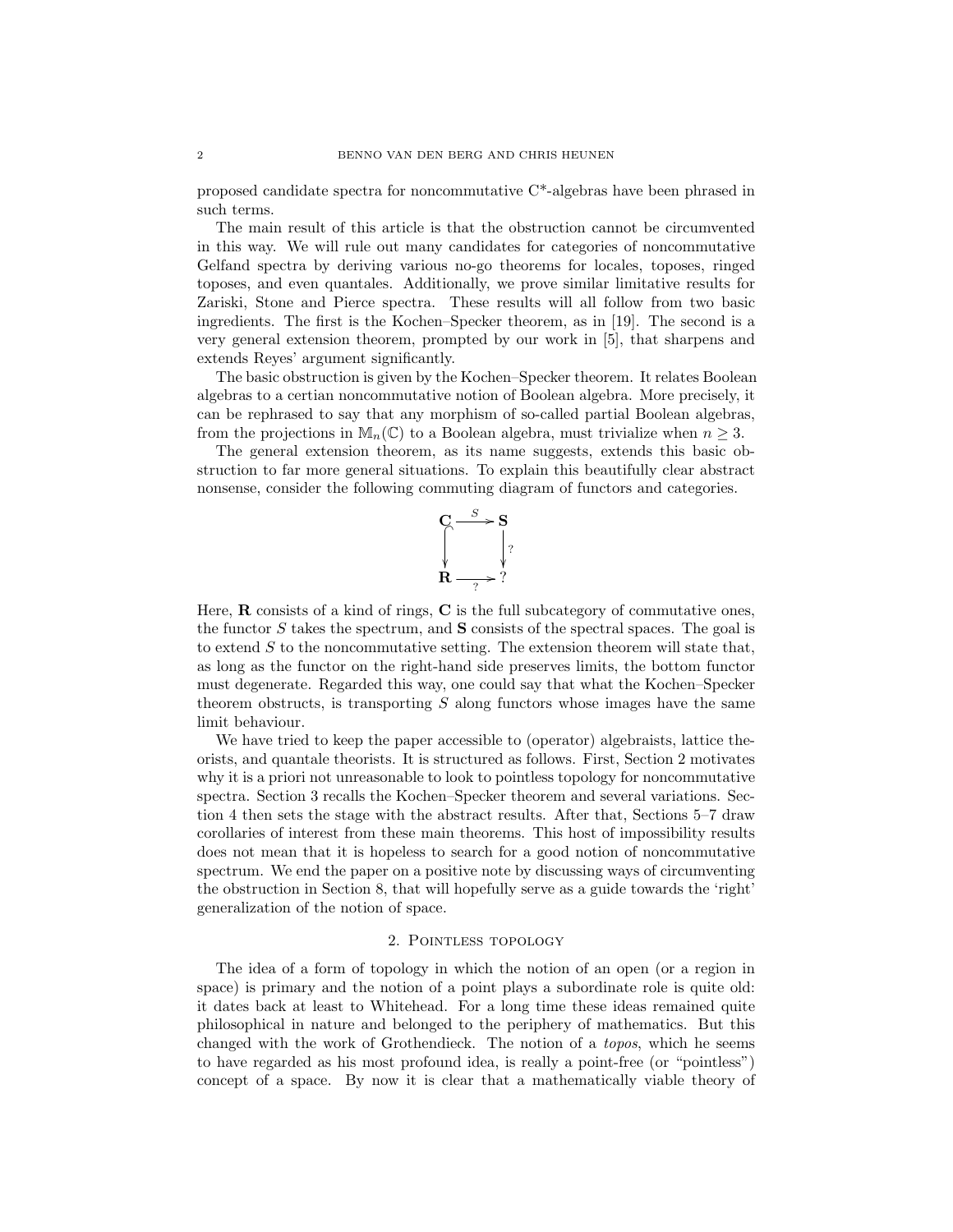pointless spaces is possible and with topos theory this has reached a considerable degree of maturity and sophistication [12, 16].

Within the category of toposes the *localic toposes* play an important role. Here they will be important because toposes that arise as spectra are localic. In fact, we will have no need to consider toposes that are not localic. To define these localic toposes, the crucial observation is that in the construction of the category of sheaves over a topological spaces, the points of the space play no role. Indeed, all that matters is the structure of the lattice of opens of the space. So, to define a category of sheaves, one only needs a suitable lattice-theoretic structure. The precise structure required is formalized by the concept of a locale, which is an important notion of pointfree space in its own right [10, 11].

**Definition 2.1.** A *complete lattice* is a partially ordered set of which arbitrary subsets have a least upper bound. In a complete lattice every subset also has a greatest lower bound. A locale is a complete lattice that satisfies the following infinitary distributive law:

$$
\bigvee (x \wedge y_i) = x \wedge \bigvee y_i.
$$

The elements of a locale are called *opens.* A morphism  $K \to L$  of locales is a function  $f: L \to K$  that satisfies  $f(x \wedge y) = f(x) \wedge f(y)$  and  $f(\nabla x_i) = \nabla f(x_i)$ . (Note the change in direction!) This forms a category Loc.

The primary example of a locale is the collection of open subsets of a topological space. Moreover, a continuous function between topological spaces induces a morphism between the corresponding locales (in the same direction). Thus we have a functor  $\textbf{Top} \to \textbf{Loc}.$ 

As it happens, this functor has a right adjoint. To construct it, define a *point* of a locale L as a morphism  $p: 1 \to L$ . Here, 1 denotes the locale  $\{0, 1\}$  of open sets of a singleton topological space. The set of points of L may be topologized in a natural way, by declaring its open sets to be those of the form  $\{p \mid p^{-1}(U)=1\}$ for opens U in L. This defines the right adjoint  $Loc \rightarrow Top$ .

As usual, this adjunction becomes an equivalence if we restrict to the full subcategories of those locales and spaces for which the unit and counit are isomorphisms. These are called the spatial locales and sober spaces, respectively. For topological spaces, sobriety is really a weak separation property (for example, any Hausdorff topological space is sober). Thus, locales and topological spaces are closely related.

There are, however, a few subtle differences. One of the most important is that in the category of locales, limits are computed differently than in the category of topological spaces. This is one of the reasons why one might suspect that a good pointfree notion of spectrum may be possible. Some of the reasons why one might believe that a suitable notion of a pointfree space could avoid the obstruction observed by Reyes are:

- (1) Many notions of spectrum lend themselves quite naturally to a pointfree formulation [10].
- (2) In many cases points correspond to maximal ideals. It is well-known that these behave very poorly functorially.
- (3) Limits play an important role in Reyes' result, and here as well. But limits are computed differently in topological spaces and locales. (In fact, this aspect of locales is emphasized in [11].)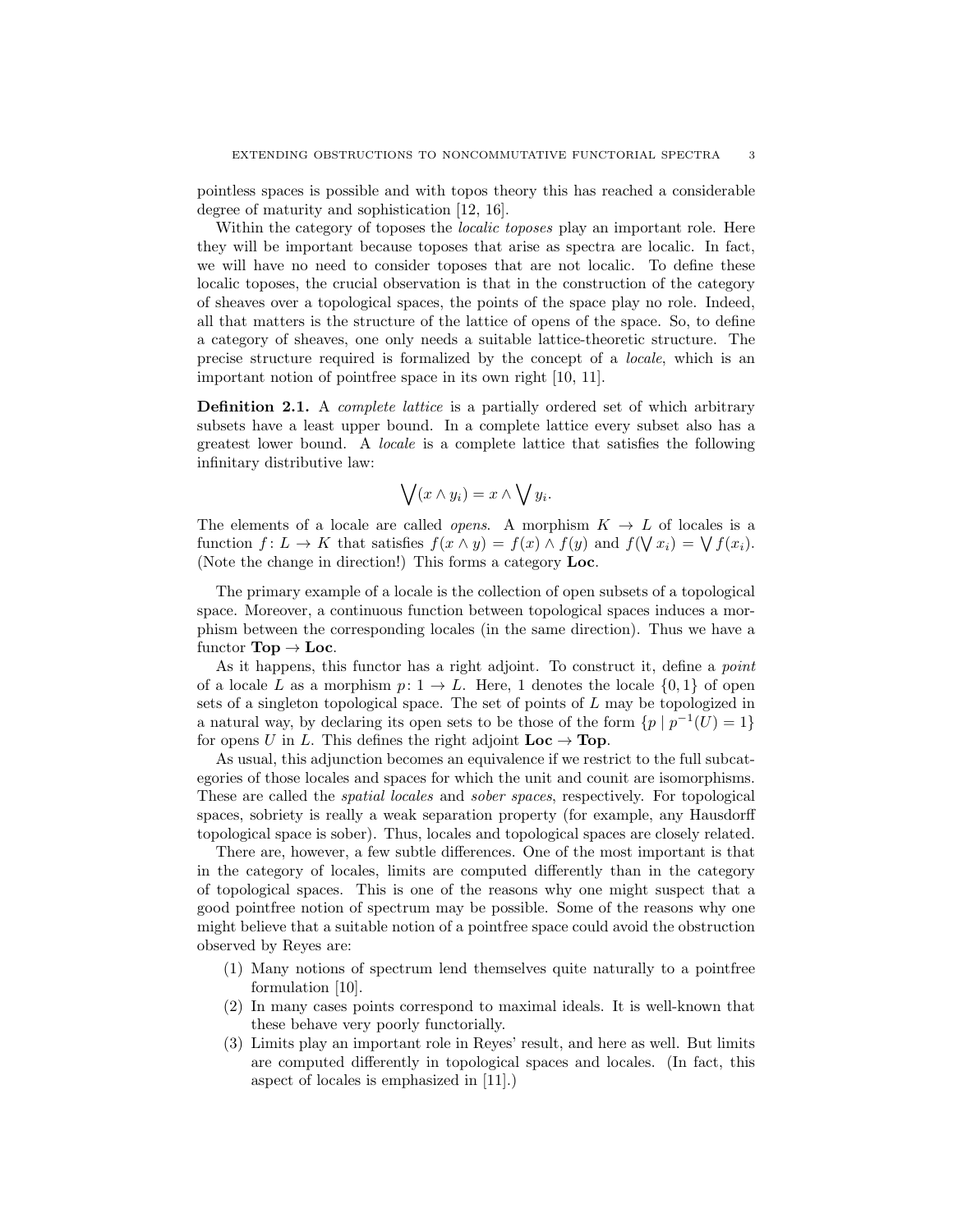But, as we will see below, the obstruction to nonfunctorial spectra is so fundamental that it precludes suitable notions of spectra in locales and toposes as well.

The problem is with point (3). Although limits in Loc and Top are computed differently in general, this is not what happens with limits of locales and topological spaces that arise as spectra. There, the constructions move perfectly in tandem. This follows from the fact that locales that arise as spectra are (i) closed under limits and (ii) spatial. In fact, (i) alone already precludes the existence of suitable spectra in the category of locales, as Section 4 below will make clear. For this reason, we will only explain (i) in some detail here.

Remark 2.2. Proving that locales that arise as spectra are spatial relies on nonconstructive principles, such as the Prime Ideal Theorem (a consequence of the axiom of choice). In fact, the arguments in this paper are mostly constructive: only the proofs in Section 6 rely on results that might not be valid constructively. (That the locale-theoretic analogues of nonconstructive results in topology often are constructively valid is another aspect of locale theory emphasized in [11].)

For example, Gelfand duality concerns compact Hausdorff spaces. Being Hausdorff is something which is rather hard to express in localic terms: but, fortunately, for compact spaces being Hausdorff is equivalent to being regular, and regularity is more readily expressed in localic terms [10, page 80].

**Definition 2.3.** A locale L is called *compact* if any subset  $S \subseteq L$  whose least upper bound is the top element has a finite subset whose least upper bound is also the top element.

If a and b are two elements of a locale L, then a is well inside b if  $c \wedge a = 0$  and  $c \vee b = 1$  for some  $c \in L$ . A locale L is called *regular* if any  $a \in L$  is the least upper bound of the elements well inside it.

#### Lemma 2.4. Compact regular locales are closed under limits in Loc.

Proof. This follows from the fact that the the inclusion of the full subcategory KRLoc of compact regular locales inside the category of locales has a left adjoint (namely the Stone-Cech compactification, see [10, page 130 and page 88]).  $\Box$ 

Stone duality is a duality between Boolean algebras and Stone spaces. To define the localic version of Stone spaces, observe that if  $D$  is a distributive lattice, then the collection  $\text{Id}(D)$  of ideals on D (ordered by inclusion) is a locale. In fact, this construction is part of a functor

# Idl:  $\mathbf{DLat}^{\mathrm{op}} \to \mathbf{Loc}$

sending ideals to the down closure of their direct images along maps of distributive lattices. This functor is faithful, but not full.

**Definition 2.5.** A *coherent locale* is one equivalent to one of the form  $\text{Idl}(D)$ . Any coherent locale is compact; if it is also regular, we call it a Stone locale. A map between coherent locales that is isomorphic to one in the image of the functor Idl is called coherent.

**Lemma 2.6.** It a diagram in Loc consists of coherent locales and coherent morphisms between them, then its limit is again a coherent locale.

*Proof.* This follows from the fact that Idl:  $DLat^{op} \rightarrow Loc$  is faithful and right adjoint to the forgetful functor [10, page 59].  $\Box$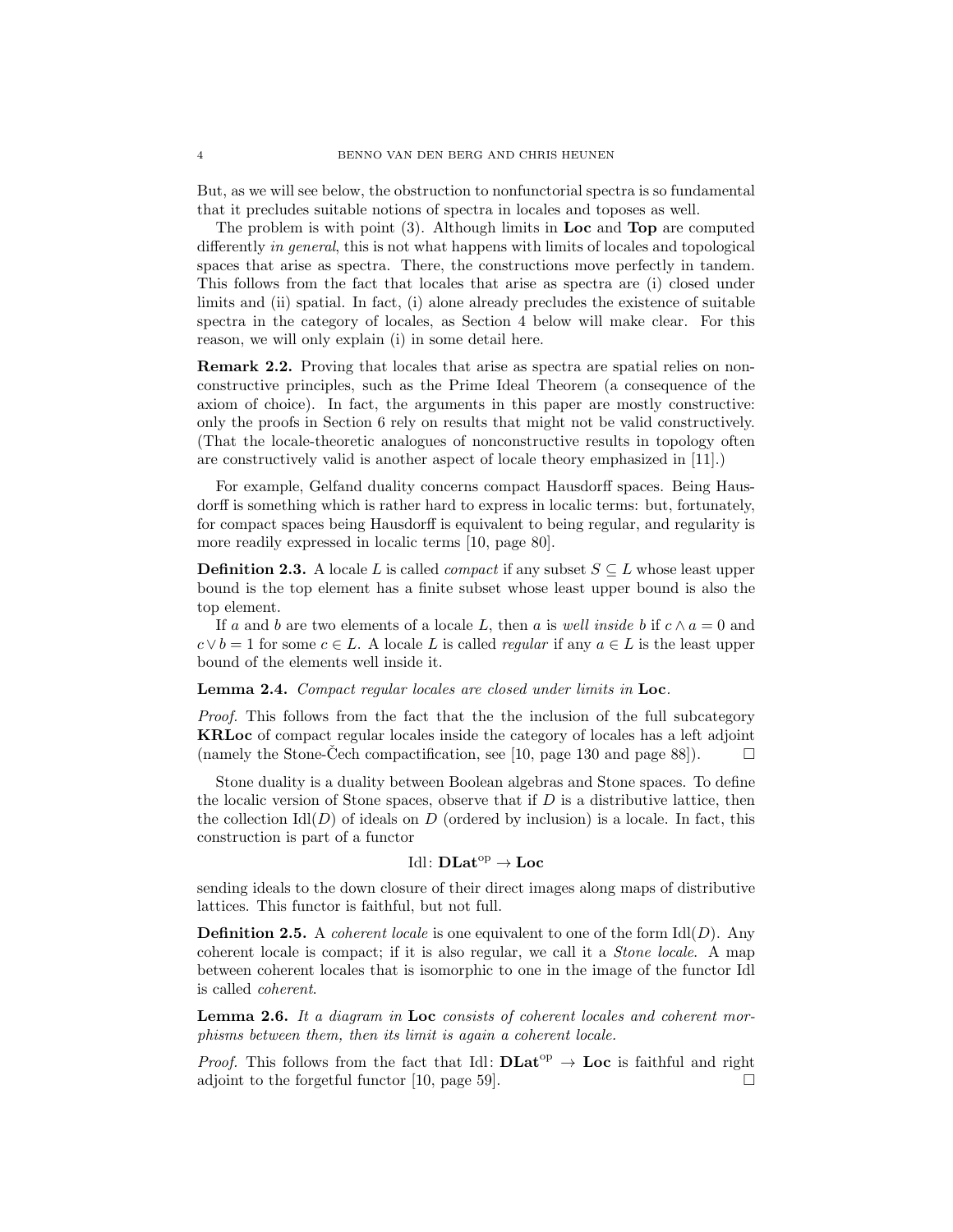Lemma 2.7. Stone locales are closed under limits in Loc.

Proof. This follows from Lemmas 2.4 and 2.6, together with the fact that every map between Stone locales is coherent [10, page 71].  $\square$ 

As mentioned before, these results will preclude the existence of functorial spectra in the category of locales. They will also preclude the existence of functorial spectra in the category of toposes. Before we can explain that, let us first indicate how one can define a category of sheaves on a locale.

**Definition 2.8.** A presheaf on a locale L is a functor  $X: L^{op} \to \mathbf{Sets}$ . More concretely, a presheaf consists of a family of sets  $(X(p))_{p\in L}$  together with for any  $q \leq p$  a restriction operation

$$
(-) \restriction q : X(p) \to X(q)
$$

satisfying some natural compatibility conditions.

A presheaf X is a sheaf when for any family of elements  $\{p_i \in L \mid i \in I\}$  and  ${x_i \in X(p_i) \mid i \in I}$  with  $x_i \upharpoonright p_i \wedge p_j = x_j \upharpoonright p_i \wedge p_j$  for all  $i, j \in I$  there is a unique element  $x \in X(\bigvee p_i)$  with  $x \upharpoonright p_i = x_i$  for every  $i \in I$ .

For any locale  $L$  the sheaves on  $L$ , with natural transformations between them, form a topos  $\text{Sh}(L)$ . A topos which is equivalent to one of this form is called *localic*.

The construction of taking sheaves on a locale is functorial. The crucial result that will preclude noncommutative spectra in valued toposes is the following.

**Lemma 2.9.** There is a full and faithful functor Sh:  $Loc \rightarrow Topos$  that assigns to every locale the category of sheaves over that locale. It preserves limits.

*Proof.* For the first statement, see [16, Proposition IX.5.2]. For the second, [12,  $\Box$  C.1.4.8].

#### 3. The Kochen-Specker Theorem

The Kochen–Specker theorem is a famous and important result from the foundations of quantum mechanics. Its original intention was to preclude the possibility of hidden variable theories, but there are interpretational debates about whether this conclusion is valid. Its mathematical content is important to us as an example of an obstruction, as will be defined in the next section. It was originally stated in terms of partial algebras, which also form a convenient starting point for us.

A partial Boolean algebra consists of a set B with:

- a reflexive and symmetric binary (*commeasurability*) relation  $\odot \subseteq B \times B$ ;
- elements  $0, 1 \in B$ ;
- a (total) unary operation  $\neg: B \to B$ ;
- (partial) binary operations  $\land$ ,  $\lor$ :  $\odot \rightarrow B$ ;

such that every set  $S \subseteq B$  of pairwise commeasurable elements is contained in a set  $T \subseteq B$ , whose elements are also pairwise commeasurable, and on which the above operations determine a Boolean algebra structure. A morphism of partial Boolean algebras is a function that preserves commeasurability and all the algebraic structure, whenever defined. Examples of partial Boolean algebras are ordinary Boolean algebras, where the commeasurability relation is total (we will also call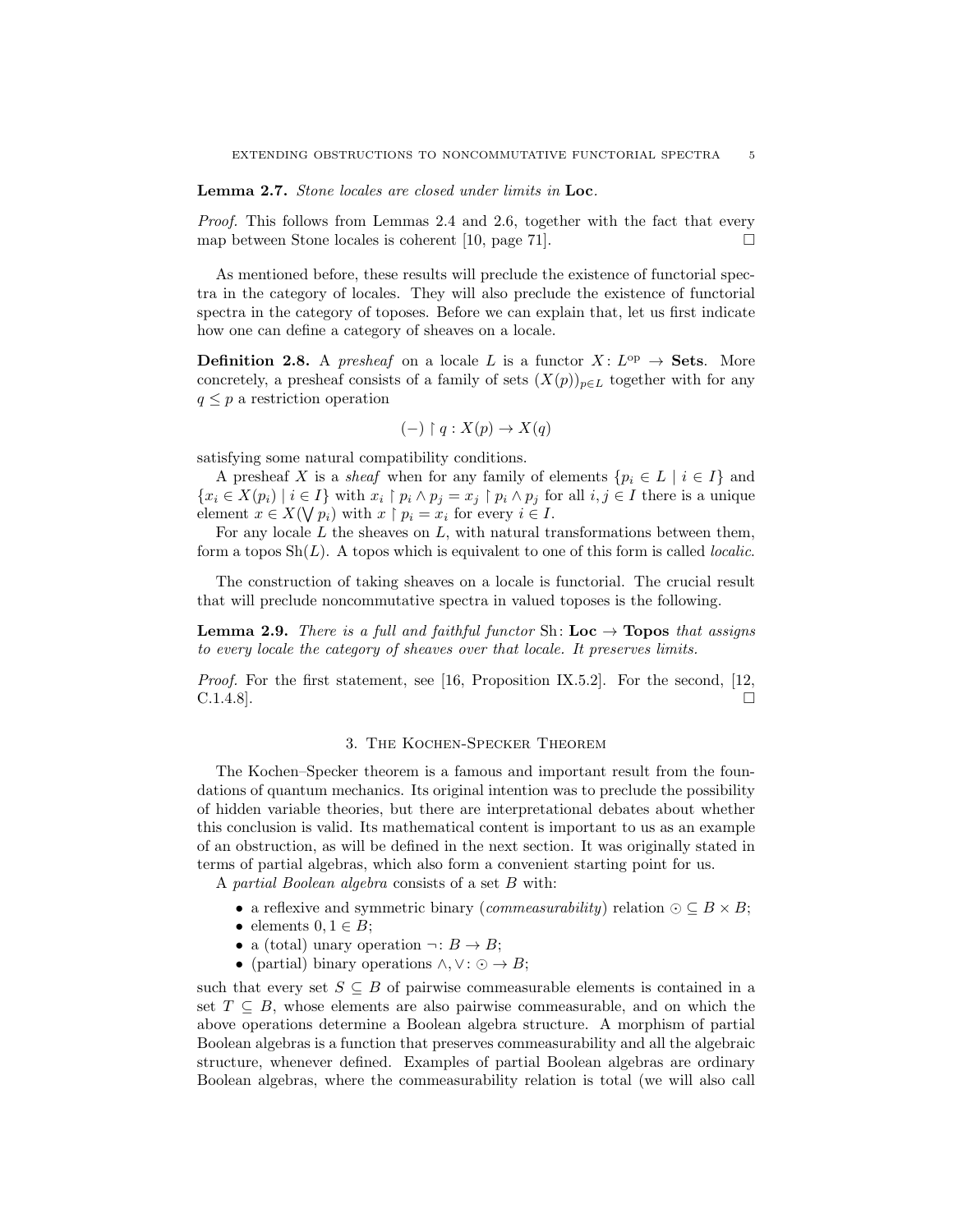these total Boolean algebras for that reason), and projection lattices of Hilbert spaces. In fact, the collection of projections

$$
Proj(A) = \{ p \in A \mid p^*p = p \}
$$

carries the structure of a partial Boolean algebra for every  $C^*$ -algebra A (where we say that two projections are commeasurable when they commute). The Kochen– Specker theorem now reads as follows.

**Theorem 3.1** (Kochen–Specker). Let  $f: Proj(\mathbb{M}_n(\mathbb{C})) \rightarrow B$  be a morphism of partial Boolean algebras for  $n \geq 3$ . If B is a (total) Boolean algebra, then it must be the terminal one (in which  $0 = 1$ ).

*Proof.* See [13, 18].

If B is a partial Boolean algebra and we write  $\mathcal{C}(B)$  for the diagram of its total subalgebras and inclusions between them, then we can rephrase the previous theorem as follows (see also [3]).

Corollary 3.2. If  $n \geq 3$ , then the colimit of  $\mathcal{C}(\text{Proj}(\mathbb{M}_n(\mathbb{C})))$  in the category of Boolean algebras is the terminal Boolean algebra.

*Proof.* Suppose we have a cocone from  $\mathcal{C}(\text{Proj}(\mathbb{M}_n(\mathbb{C})))$  to B in the category of Boolean algebras. Clearly, it can also be considered as a cocone in the category of partial Boolean algebras. But because the colimit of  $\mathcal{C}(\text{Proj}(\mathbb{M}_n(\mathbb{C})))$  in the category of partial Boolean algebras exists and is precisely  $\text{Proj}(M_n(\mathbb{C}))$  (see [5]), it follows from Theorem 3.1 that B is trivial.  $\square$ 

We will also need a variation for  $C^*$ -algebras. First, we define the appropriate partial notion. A partial  $C^*$ -algebra is a set A with:

- a reflexive and symmetric binary (*commeasurability*) relation  $\odot \subseteq A \times A$ ;
- elements  $0, 1 \in A$ ;
- (partial) binary operations  $+$ ,  $\cdot : \odot \rightarrow A$ ;
- a (total) involution  $\ast: A \to A$ ;
- a (total) function  $\cdot: \mathbb{C} \times A \rightarrow A$ ;
- a (total) function  $\Vert \Vert : A \to \mathbb{R};$

such that every set  $S \subseteq A$  of pairwise commeasurable elements is contained in a set  $T \subseteq A$ , whose elements are also pairwise commeasurable, and on which the above operations determine the structure of a commutative  $C^*$ -algebra. A morphism of partial C<sup>\*</sup>-algebras is a morphism  $f: A \rightarrow B$  preserving the commeasurability relation and all the algebraic structure, whenever defined. More precisely, we have:

- $f(0) = 0$  and  $f(1) = 1$ ;
- $f(a + b) = f(a) + f(b)$  and  $f(ab) = f(a)f(b)$  whenever  $a \odot b$ ;
- $f(a)^* = f(a^*)$  for  $a \in A$ ;
- $f(za) = zf(a)$  for  $z \in \mathbb{C}$  and  $a \in A$ .

Any commutative  $C^*$ -algebra is an example of a partial  $C^*$ -algebra, on which the commeasurability relation is total. Moreover, for any  $C^*$ -algebra A, the normal elements

$$
N(A) = \{a \in A \mid aa^* = a^*a\}
$$

carry the structure of a partial C\*-algebra (where commeasurability means commutativity). Again, we write  $\mathcal{C}(A)$  for the diagram of total subalgebras of a partial C\*-algebra A and inclusions between them.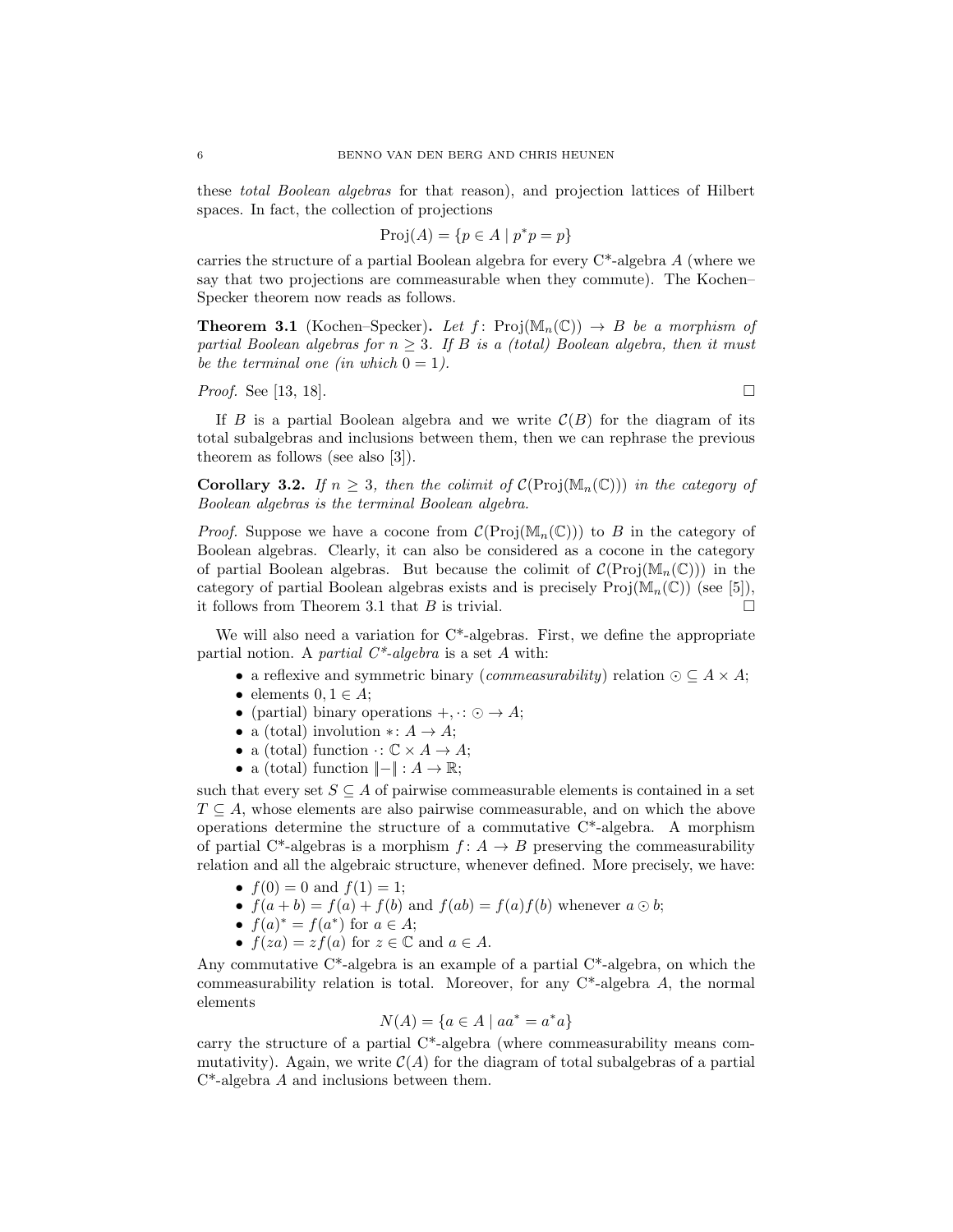**Corollary 3.3.** If  $n \geq 3$ , then the colimit of  $C(\mathbb{M}_n(\mathbb{C}))$  in the category of commutative  $C^*$ -algebras is the terminal  $C^*$ -algebra (in which  $0 = 1$ ).

*Proof.* Suppose we have a cocone from  $\mathcal{C}(\mathbb{M}_n(\mathbb{C}))$  to A in the category of commutative C\*-algebras. Again, we consider this as a diagram in the category of partial C\*-algebras, where the colimit of  $\mathcal{C}(\mathbb{M}_n(\mathbb{C}))$  is precisely  $N(\mathbb{M}_n(\mathbb{C}))$  (see [5]). So we obtain a map  $f: N(\mathbb{M}_n(\mathbb{C})) \to A$  of partial C<sup>\*</sup>-algebras. By restricting f to the projections we obtain a map  $\text{Proj}(f) : \text{Proj}(\mathbb{M}_n(\mathbb{C})) \to \text{Proj}(A)$  to which Theorem 3.1 applies. Therefore A must be the terminal  $C^*$ -algebra.

#### 4. OBSTRUCTIONS

This section develops a completely general way to extend obstructions like that of the previous section. We start with the general extension theorem, and then formalize obstructions in suitable abstract terms.

Proposition 4.1. Suppose given a commuting diagram of categories and functors

$$
A \xrightarrow{F} B
$$
  
H  
C  
C  
 
$$
B
$$
  
 
$$
B
$$
  
 
$$
B
$$
  
 
$$
B
$$
  
 
$$
B
$$
  
 
$$
B
$$
  
 
$$
B
$$
  
 
$$
B
$$

where  $\bf{B}$  is complete, and  $K$  preserves limits. If

- $\bullet$  A is a diagram in  $\mathbf{A}$ .
- there is a cone from  $X$  to  $H\mathcal{A}$  in  $\mathbf{C}$ ,
- $Y = \lim F \mathcal{A},$

then there exists a morphism  $G(X) \to K(Y)$  in **D**.

*Proof.* Because K preserves limits,  $K(Y) = K(\lim F \mathcal{A}) = \lim K F \mathcal{A}$ . The square above commutes, therefore  $K(Y) = \lim{GHA}$ . By assumption, there is a cone from X to  $H\mathcal{A}$  in C. Hence, there is a cone from  $GX$  to  $GH\mathcal{A}$  in D. But we already saw that  $K(Y)$  is the target of the universal such cone. Hence there exists a unique mediating morphism  $G(X) \to K(Y)$ .

Notice that the assumptions of the previous proposition were stronger than necessary: **B** need not be complete, we only really need  $\lim F \mathcal{A}$  to exist in **B**. Here is an illustration of the situation (that will turn out not to be obstructed).

Example 4.2. This illustration works best with colimits instead of limits, so we will work in the opposite setting of the previous proposition. Let  $A$  be the category of finite sets and injective functions, included in the category C of all sets and injections. Take D to be the ordered class of cardinal numbers, regarded as a category, and let  $\bf{B}$  be its subcategory of at most countable cardinals, and  $K$  the inclusion. Finally, set F and G to be the functors that take cardinality. Then  $\bf{B}$  is cocomplete, and K preserves colimits.

Clearly, every set X is the colimit in C of the directed diagram  $\mathcal A$  in A of its finite subsets and inclusions amongst them. If X is finite, then  $Y = \text{colim } F \mathcal{A} =$  $\sup_{A \in \mathcal{A}} \text{card}(A) = \text{card}(X)$ , giving a morphism  $K(Y) \to G(X)$  in **D**. If X is infinite, then  $Y = \sup_{A \in \mathcal{A}} \text{card}(A)$  is at most countable, and therefore there still is a morphism  $Y \leq \text{card}(X)$  in **D**.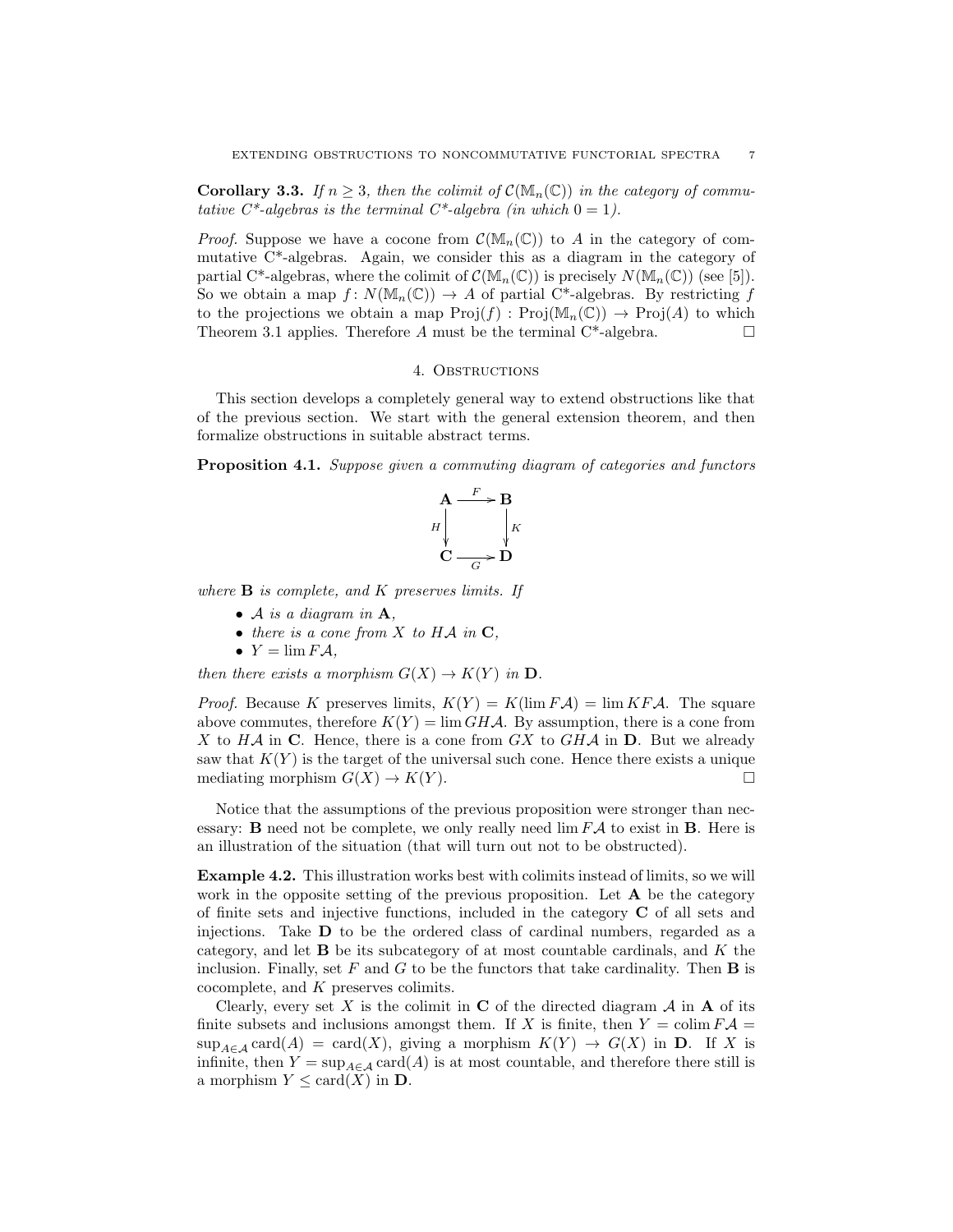We can think of the previous proposition as saying that the existence of (universal) cones to diagrams in  $\bf{A}$  can be transported along the functors  $F$  and  $G$ . Next, we turn to formalizing obstructions to such extensions in the language of the previous proposition.

**Definition 4.3.** In the situation of Proposition 4.1, an *obstruction* to an object X in C is a diagram  $\mathcal A$  in A together with a cone from X to H $\mathcal A$  in C such that  $\lim F\mathcal{A}$  is initial in **B**. The object X is called *obstructed* if an obstruction to it exists.

As a final abstract result, we now consider what happens when we try to extend obstructed objects using Proposition 4.1. An initial object is *strict* when any morphism into it is an isomorphism.

**Theorem 4.4.** In the situation of Proposition 4.1: if K preserves initial objects, and initial objects in  $D$  are strict, then  $G$  maps obstructed objects to initial objects.

*Proof.* Let X be an obstructed object in C. Then there are a diagram  $\mathcal A$  in A and a cone from X to HA in C such that  $Y = \lim F \mathcal{A}$  is initial. Proposition 4.1 now provides a morphism  $G(X) \to K(Y)$  in **D**. But since K preserves initial objects,  $K(Y)$  is initial in **D**, and in fact strictly so. Hence the morphism  $G(X) \to K(Y)$ must be an isomorphism, making  $G(X)$  into a (strict) initial object.

The previous theorem provides an intuition behind Definition 4.3: whereas  $X$ supports a cone to  $H\mathcal{A}$ , this cone does not survive transport along  $G$ .

# 5. Gelfand spectrum

This section is the first of several deriving no-go results. It shows that there can be no nondegenerate functor extending Gelfand duality that takes values in locales, topological spaces, toposes, or quantales.

For us, Gelfand duality is best considered as a duality between the category cCstar of commutative C\*-algebras and the category KRLoc of compact regular locales.

Combining the extension of Section 4 with the obstruction of Section 3, we now immediately find that there can be no nondegenerate functor from C\*-algebras to locales that extends the Gelfand spectrum.

Corollary 5.1. Any functor  $G:$  Cstar<sup>op</sup>  $\rightarrow$  Loc that assigns to each commutative  $C^*$ -algebra its Gelfand spectrum trivializes on  $\mathbb{M}_n(\mathbb{C})$  for  $n \geq 3$ .

Proof. We instantiate the setting of Proposition 4.1 by



By Lemma 2.4, **KRLoc** is complete and K preserves limits. Considering  $X =$  $\mathbb{M}_n(\mathbb{C})$  in CStar and  $\mathcal{C}(\mathbb{M}_n(\mathbb{C}))$  in cCStar, it follows from the fact that Spec is part of a duality, and hence preserves limits, in combination with Corollary 3.3 that X is obstructed when  $n \geq 3$ . Since the initial object in **KRLoc** and **Loc** is the locale of opens of the empty topological space, which is a strict initial object in both categories, the statement follows from Theorem 4.4.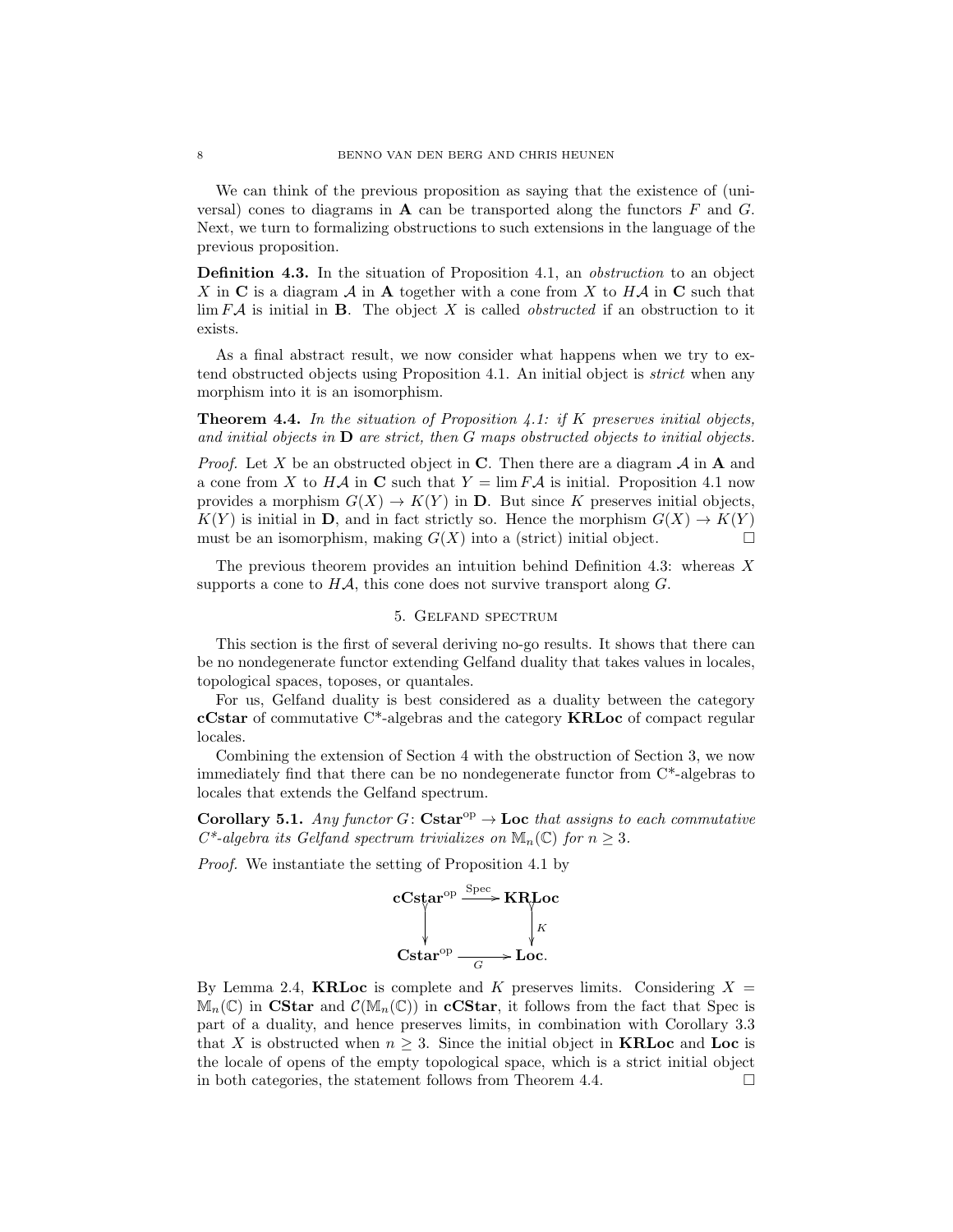Remark 5.2. In fact, any functor as in the previous corollary must trivialize on many more objects than just  $\mathbb{M}_n(\mathbb{C})$  for  $n \geq 3$ . For example, one easily derives that any C<sup>\*</sup>-algebra A allowing a morphism  $\mathbb{M}_n(\mathbb{C}) \to A$  for  $n \geq 3$  is also obstructed. These are precisely those C\*-algebras of the form  $\mathbb{M}_n(B)$  for  $n \geq 3$  and any C\*algebra  $B$  [15, Corollary 17.7]. Therefore, more generally, direct sums  $\bigoplus_i \mathbb{M}_{n_i}(B_i)$ are also ruled out when  $n_i \geq 3$  for each i. Any von Neumann algebra without direct summands  $\mathbb C$  or  $\mathbb M_2(\mathbb C)$  is obstructed, too [6]. This remark holds for all Corollaries to follow.

Because of the aforementioned equivalence between the categories of compact Hausdorff spaces and compact regular locales, the previous corollary holds equally well for topological spaces.

Corollary 5.3. Any functor  $G:$  Cstar<sup>op</sup>  $\rightarrow$  Top that assigns to each commutative  $C^*$ -algebra its Gelfand spectrum trivializes on  $\mathbb{M}_n(\mathbb{C})$  for  $n \geq 3$ .

Since  $\mathbb{M}_n(\mathbb{C})$  and all its sub-C<sup>\*</sup>-algebras are von Neumann algebras, the previous two results also holds for von Neumann algebras:

Corollary 5.4. Any functor G: Neumann<sup>op</sup>  $\rightarrow$  Loc or G: Neumann<sup>op</sup>  $\rightarrow$  Top that assigns to each commutative von Neumann algebra its Gelfand spectrum trivializes on  $\mathbb{M}_n(\mathbb{C})$  for  $n \geq 3$ .

Because a locale is a reasonably elementary geometric notion, one might hold out hope for nondegenerate functorial extensions valued in categories of more involved geometric objects. However, we can use Corollary 5.1 as a stepping stone to derive no-go results for the more involved geometric notions of toposes and quantales.

**Corollary 5.5.** Any functor G: Cstar<sup>op</sup>  $\rightarrow$  Topos that assigns to each commutative C\*-algebra its Gelfand spectrum trivializes on  $\mathbb{M}_n(\mathbb{C})$  for  $n \geq 3$ .

*Proof.* Since both the inclusion  $\mathbf{KRLoc} \to \mathbf{Loc}$  and Sh:  $\mathbf{Loc} \to \mathbf{Topos}$  preserves limits (see Lemmas 2.4 and 2.9, respectively), their compositie does as well. Therefore, the proof of Corollary 5.1 applies when we put Topos in the bottom right  $\Box$ corner.

The previous corollary might not have come as a surprise after Corollary 5.1. After all, if locales are 'not noncommutative enough' to accommodate a good notion of noncommutative Gelfand spectrum, then why would the 'equally not noncommutative' toposes do so? We will now consider quantales, which were intended to be noncommutative versions of locales. In fact, quite some effort has gone into studying them as candidates for Gelfand spectra of noncommutative  $C^*$ -algebras [17, 14]. The proof of the previous corollary shows that there is no nondegenerate extension of the Gelfand spectrum with values in any category of which compact regular locales are a subcategory that is closed under limits. We can use the same idea in the following.

A quantale is a partially ordered set  $Q$  that has least upper bounds of arbitrary subsets, and is equipped with an element  $e \in Q$  and an associative multiplication  $Q \times Q \rightarrow Q$  satisfying the following equations:

$$
\bigvee (xy_i) = x(\bigvee y_i), \qquad \bigvee (y_ix) = (\bigvee y_i)x, \qquad ex = x = xe.
$$

A morphism  $Q \to Q'$  of quantales is a function  $f: Q' \to Q$  satisfying  $f(e) = e'$ ,  $f(\bigvee x_i) = \bigvee f(x_i)$ , and  $f(xy) = f(x)f(y)$ . Any locale is a quantale when we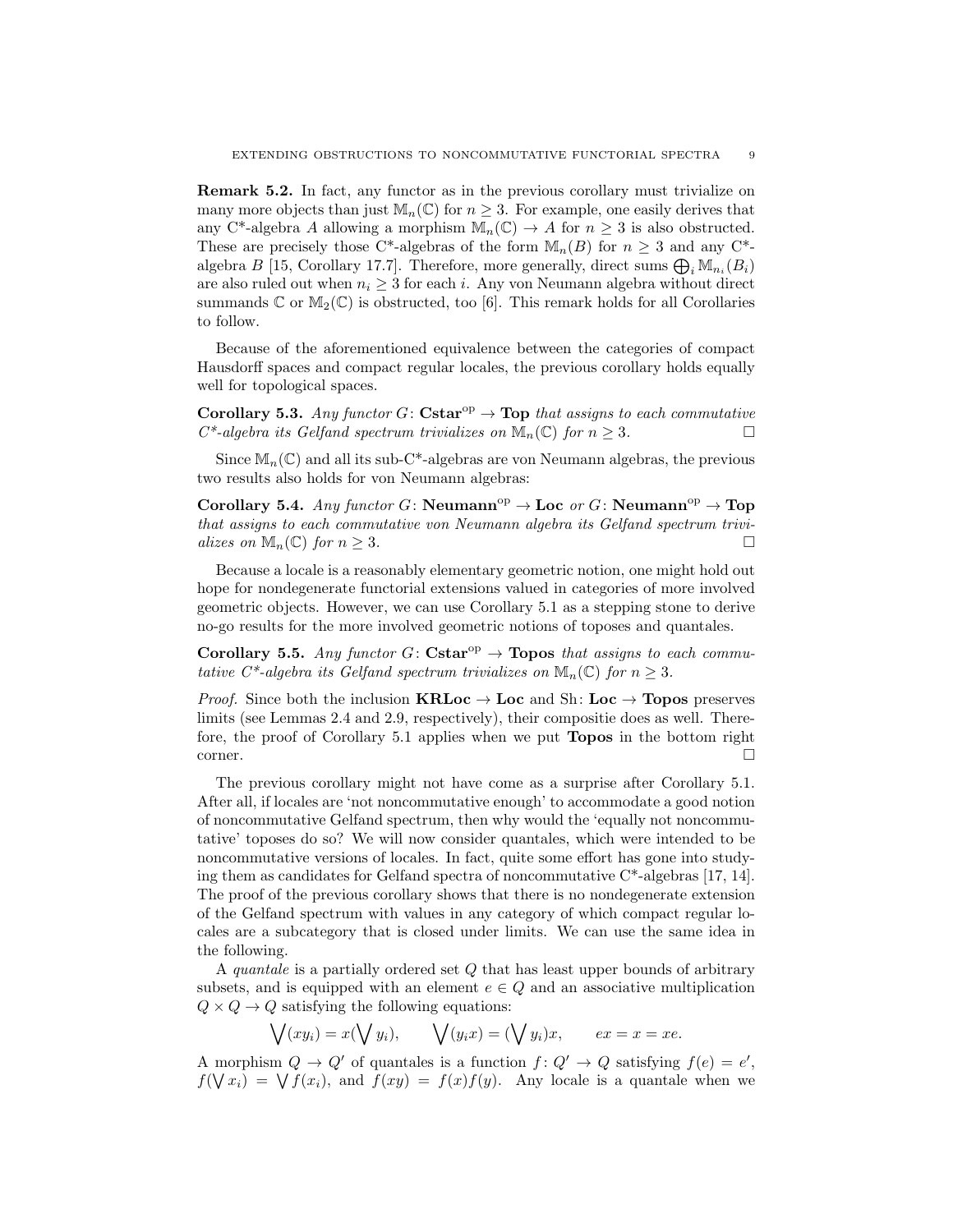take meet as multiplication and the top element as unit. Hence we can regard the Gelfand spectrum as a functor  $cCstar^{\text{op}} \to \text{Quantale}^{\text{op}}$ .

**Lemma 5.6.** Compact regular locales are closed under limits in  $\mathbf{Quantale}^{\mathrm{op}}$ .

*Proof.* See [14, Corollary 4.4].

Corollary 5.7. Any functor  $G: \mathbf{Cstar}^{op} \to \mathbf{Quantale}^{op}$  that assigns to each commutative C\*-algebra its Gelfand spectrum trivializes on  $\mathbb{M}_n(\mathbb{C})$  for  $n \geq 3$ .

Proof. Using Lemma 5.6 instead of Lemma 2.4, the proof of Corollary 5.1 establishes the statement.  $\hfill \square$ 

At first sight the previous corollary might seem to contradict results of [14]: one can reconstruct the original  $C^*$ -algebra from its maximal spectrum, and the assignment which sends a C\*-algebra to its maximal spectrum is functorial. However, this functor does not send a commutative  $C^*$ -algebra to its Gelfand spectrum on the nose (but to something from which it may be reconstructed, its so-called spatialization). Therefore the maximal spectrum does not satisfy our specification square of Proposition 4.1.

# 6. Zariski spectrum

In this section we turn to the Zariski spectrum. This construction underlies algebraic geometry by connecting commutative rings to coherent spaces via the prime ideals of the ring [7, 10]. Before we go on to extending obstruction to noncommutative generalizations of this duality, we first consider the basic no-go result. The abstract machinery from Sections 3 and 4 does not apply directly, because the Zariski spectrum functor  $cRing^{op} \to Loc$  famously does not preserve (products and hence) limits. Fortunately, it suffices to restrict to finite-dimensional complex algebras, where the Zariski spectrum functor does preserve limits, and where our obstructed objects  $\mathbb{M}_n(\mathbb{C})$  for  $n \geq 3$  live.

Corollary 6.1. Any functor G:  $\mathbf{Ring}^{\mathrm{op}} \to \mathbf{Loc}$  that assigns to each commutative ring its Zariski spectrum trivializes on  $\mathbb{M}_{n}(\mathbb{C})$  for  $n \geq 3$ .

*Proof.* When a commutative algebra A over  $\mathbb C$  is finite-dimensional, it is Artinian as a ring, and therefore any prime ideal is maximal [7, Theorem 2.14]. In particular, every point in  $Spec(A)$  is closed. In turn, maximal ideals correspond bijectively, and functorially, to algebra homomorphisms: a character  $f: A \to \mathbb{C}$  corresponds to its kernel  $f^{-1}(0)$ . Thus, when restricted to finite-dimensional commutative complex algebras, the Zariski spectrum functor is naturally isomorphic to a representable functor: Spec  $\cong$  cRing(-, C): fcAlg<sup>op</sup>  $\to$  Set. Moreover, in this case there are only finitely many maximal ideals [7, Theorem 2.14], so  $Spec(A)$  must be discrete. Clearly discrete locales are closed under limits in Loc (see also Lemma 2.6), so this restricted functor preserves finite limits, and just as in Corollary 5.1, we see that any functor  $fAlg_{\mathbb{C}}^{\text{op}} \to \text{Loc}$  that assigns to each commutative algebra its Zariski spectrum must trivialize on  $\mathbb{M}_n(\mathbb{C})$  for  $n \geq 3$ . Precomposing with the inclusion  $fAlg_{\mathbb{C}} \hookrightarrow$  Ring finishes the proof.

Reyes' result [19] now follows directly from the previous, constructive, corollary.

This basic no-go result can be extended to values in categories of which coherent locales are a subcategory that is closed under limits, as in Section 5. For example, we get the following corollary.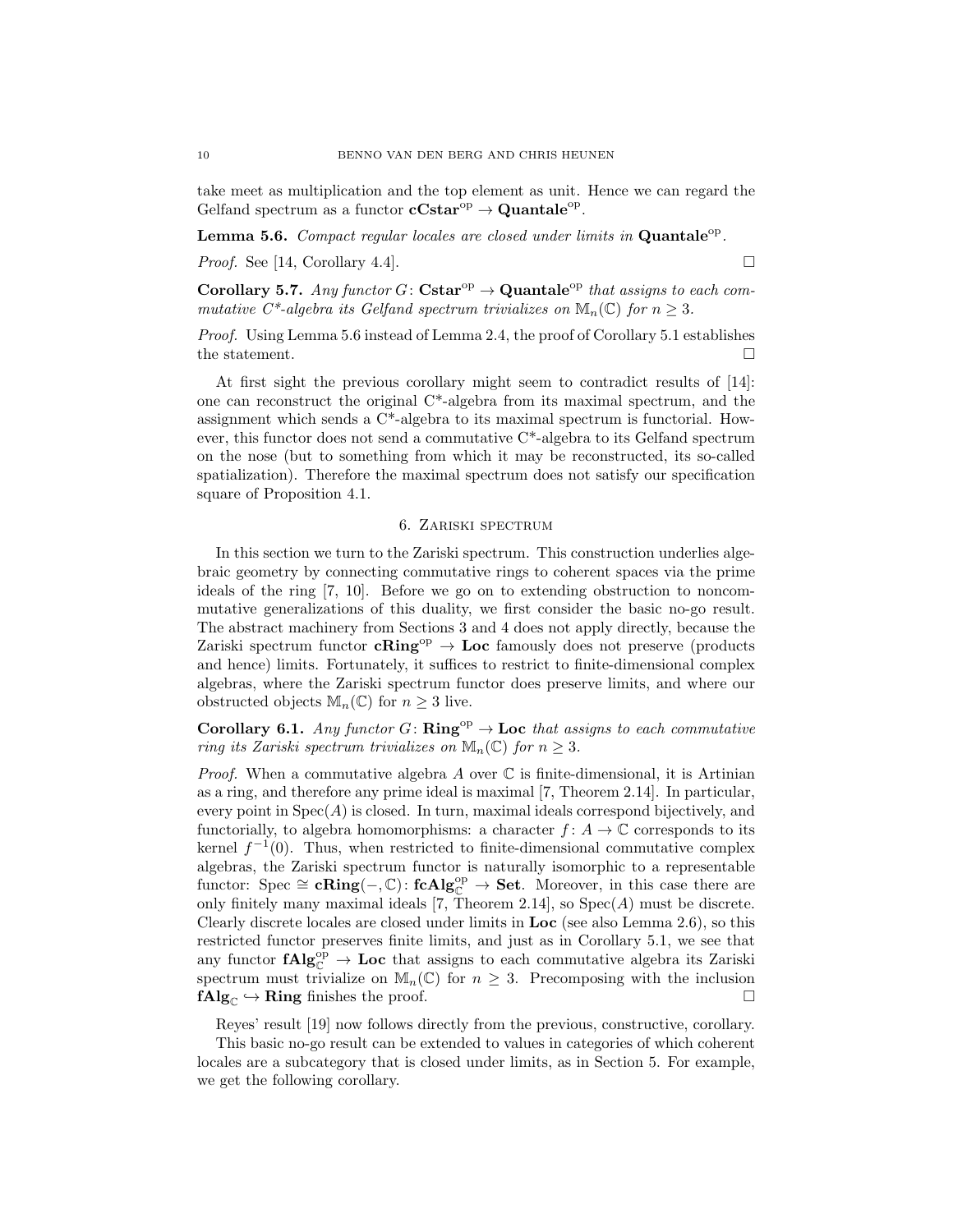Corollary 6.2. Any functor G:  $\mathbf{Ring}^{\mathrm{op}} \to \mathbf{Topos}$  that assigns to each commutative ring its Zariski spectrum trivializes on  $\mathbb{M}_n(\mathbb{C})$  for  $n \geq 3$ .

In Section 5 we used closure under limits to extend the basic no-go result. Another way is by postcomposing with functors that reflect initial objects, as in the rest of this section. Incidentally, these limitations also apply to functorial extensions of Gelfand duality discussed in Section 5.

Another generalized notion of space is that of a ringed topological space or ringed locale. These are topological spaces/locales together with a sheaf of commutative rings over them, and are important in algebraic geometry. Every topological space/locale  $X$  can be regarded as a ringed space by letting the structure sheaf be the sheaf of continuous functions on opens of  $X$ . One can also consider the notion of a *ringed topos*: a topos together with a commutative ring object in it. This notion generalizes those of ringed topological spaces and ringed locales, because the category of sheaves over a ringed space is a ringed topos almost by definition. The import lies in the fact that every commutative ring is isomorphic to the ring of global sections of a sheaf of local rings. Thus we can regard the Zariski spectrum as a functor  $cRing^{op} \to RingedTop$ ,  $cRing^{op} \to RingedLoc$ , or  $cRing<sup>op</sup> \rightarrow RingedTopos.$ 

Corollary 6.3. Any functor G:  $\mathbf{Ring}^{\mathrm{op}} \to \mathbf{Ringed}$  Topos that assigns to each commutative ring its Zariski spectrum trivializes on  $\mathbb{M}_n(\mathbb{C})$  for  $n \geq 3$ . The same holds when we replace RingedTopos by RingedTop or RingedLoc.

*Proof.* The forgetful functor  $U:$  **RingedTopos**  $\rightarrow$  **Topos** reflects initial objects. Since UG is a functor satisfying the hypotheses of Corollary 6.2,  $UG(M_n(\mathbb{C}))$  is initial when  $n \geq 3$ . But that means that  $G(\mathbb{M}_n(\mathbb{C}))$  is initial.

Actually, the main notion of interest in algebraic geometry is that of a scheme. A locally ringed space is a ringed space where each stalk of the structure sheaf is not just a ring but a local ring. An affine scheme is a locally ringed space isomorphic to the Zariski spectrum of some commutative ring. A scheme is a locally ringed space admitting an open cover, such that the restriction of the structure sheaf to each covering open is an affine scheme.

Corollary 6.4. Any functor  $G: \mathbf{Ring}^{\mathrm{op}} \to \mathbf{S}$ cheme that assigns to each commutative ring its Zariski spectrum trivializes on  $\mathbb{M}_n(\mathbb{C})$  for  $n \geq 3$ .

Proof. The forgetful functor from the category of schemes to Top reflects initial objects, so the proof of the previous corollary applies.  $\Box$ 

## 7. Stone and Pierce spectra

In this section we will have a further look at some dualities related to the Stone spectrum, where the Kochen–Specker Theorem also provides an obstruction to further extending them to suitably noncommutative structures.

First we consider the Stone spectrum, that provides a duality between Boolean algebras and Stone locales.

Corollary 7.1. Any functor F: PBoolean<sup>op</sup>  $\rightarrow$  Loc that assigns to each Boolean algebra its Stone spectrum trivializes on  $\text{Proj}(\mathbb{M}_n(\mathbb{C}))$  for  $n \geq 3$ .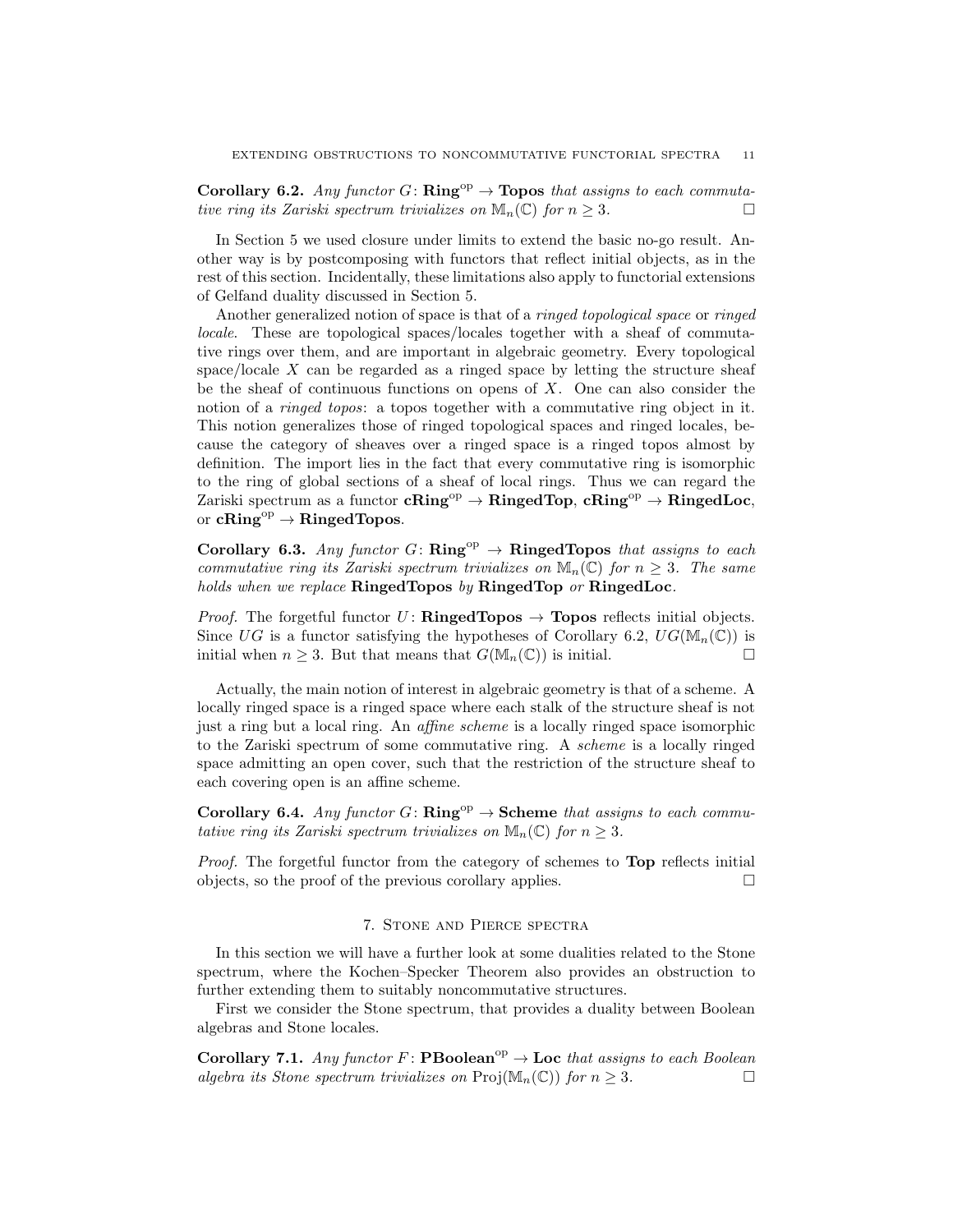Proof. If one considers the diagram



and the object  $\text{Proj}(\mathbb{M}_n(\mathbb{C}))$  in **PBoolean** (together with its diagram of commutative subalgebras in **Boolean**), we see that they are obstructed for every  $n \geq 3$ . Therefore they will be sent to the initial object by  $F$ .

Traditional quantum logic, by which we mean the approach dating back to Birkhoff and von Neumann, considers orthomodular lattices. A lattice L is called orthocomplemented, if it comes equipped with a map  $\bot: L \to L$  satisfying:

- $a \leq b \Rightarrow b^{\perp} \leq a^{\perp};$
- $(a^{\perp})^{\perp} = a;$
- $a \wedge a^{\perp} = 0$  and  $a \vee a^{\perp} = 1$ .

We call  $a^{\perp}$  the *orthocomplement* of a, and say that a is commeasurable with b (and write  $a \odot b$ , if

$$
a = (a \wedge b) \vee (a \wedge b^{\perp}).
$$

This relation is clearly reflexive, but need not be symmetric; if it is, we will call the lattice *orthomodular*.<sup>2</sup> With lattice homomorphisms preserving orthocomplements as morphisms, orthomodular lattices form a category OrthoLat.

The previous no-go result extends to orthomodular lattices. This is due to several facts. First of all, every Boolean algebra is an orthomodular lattice. In fact, these are precisely the orthomodular lattices in which every two elements are commeasurable [4, Corollary II.4.6]. Furthermore, projections  $\text{Proj}(\mathbb{M}_n(\mathbb{C}))$  in ndimensional complex Hilbert space can be identified with the subspace of  $\mathbb{C}^n$  they project onto, and therefore form an orthomodular lattice [4, Section III.4]: the order comes from subspace inclusion, and  $\perp$  comes from orthocomplement. Now, the relation  $\odot$  gives every orthomodular lattice the structure of a partial Boolean algebra [4, Theorem II.4.5]. Projection lattices thus obtain partial Boolean algebra structure: projections p and q commute if and only if the subspaces  $p(\mathbb{C}^n)$  and  $q(\mathbb{C}^n)$  they project onto are commeasurable in the orthomodular lattice of linear subspaces [4, Exercise III.18]. Therefore also the two different notions of total (or commeasurable) subalgebra agree.

Corollary 7.2. Any functor OrthoLat<sup>op</sup>  $\rightarrow$  Loc that assigns to each Boolean algebra its Stone spectrum trivializes on  $\text{Proj}(\mathbb{M}_n(\mathbb{C}))$  for  $n \geq 3$ .

Proof. Proved in the same way as the previous corollary, where this time we put **OrthoLat<sup>op</sup>** in the bottom left corner.

Next, we turn to the Pierce spectrum, which assigns to a commutative ring the Stone space of its Boolean algebra of idempotents.

Corollary 7.3. Any functor  $\mathbf{Ring}^{\mathrm{op}} \to \mathbf{Loc}$  that assigns to each commutative ring its Pierce spectrum trivializes on all  $\mathbb{M}_{n}(\mathbb{C})$  for  $n \geq 3$ .

<sup>&</sup>lt;sup>2</sup>This is equivalent to the usual statement of the orthomodular law  $a \leq b \Rightarrow b = a \vee (b \wedge a^{\perp})$ by [4, Theorem II.3.4].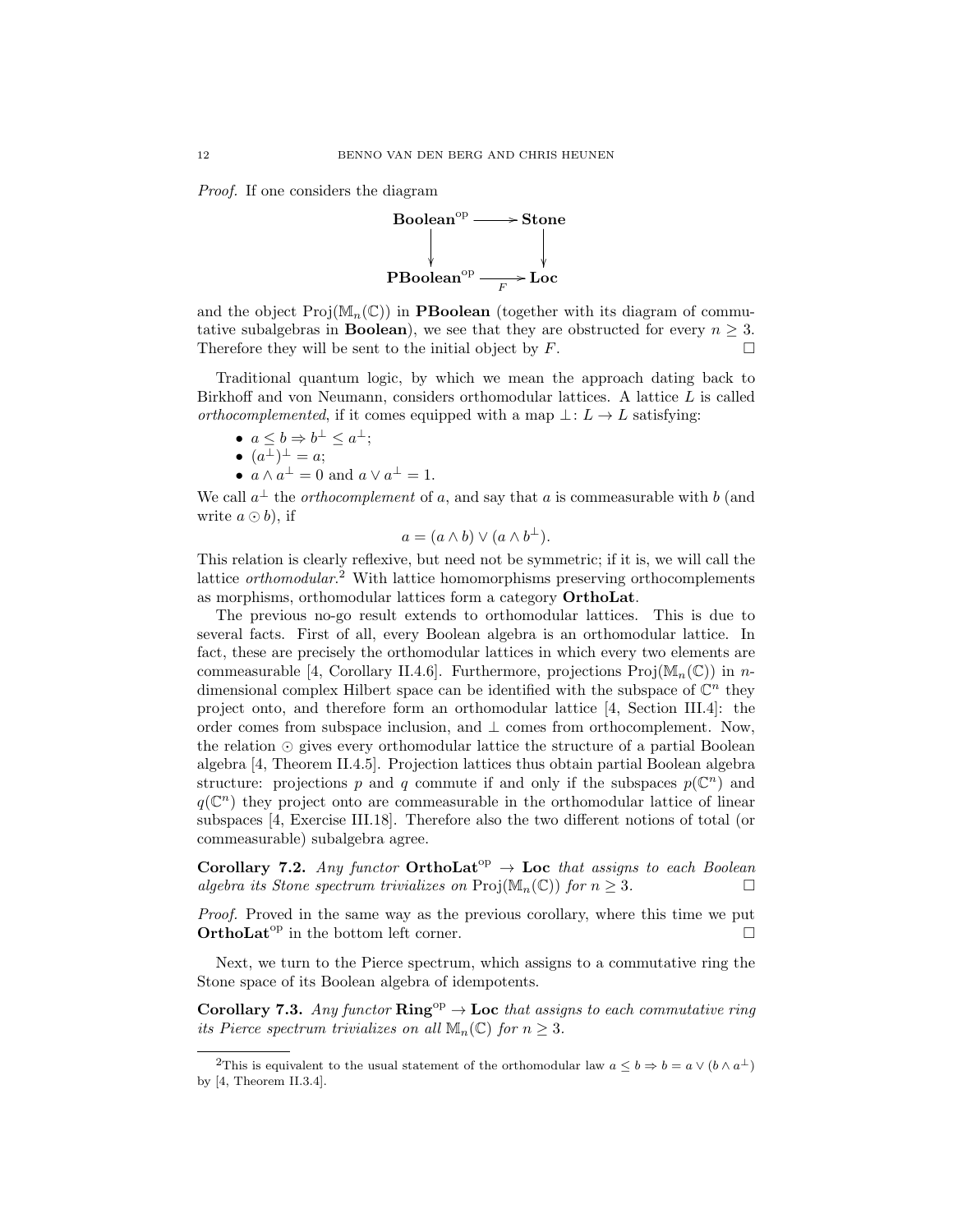*Proof.* Let F : Ring<sup>op</sup>  $\rightarrow$  Loc be as in the statement. Let  $\mathcal{C}(\mathbb{M}_n(\mathbb{C}))$  be the diagram of commutative self-adjoint subalgebras of  $\mathbb{M}_n(\mathbb{C})$ . As usual, we will argue that  $\lim F\mathcal{C}(\mathbb{M}_n(\mathbb{C}))$  in Loc is initial. Consider the restriction  $\overline{F}$  of F to **cNeumann**, and denote  $G$  for the functor that sends a commutative von Neumann algebra to its Gelfand spectrum. Since every projection is an idempotent, and the Gelfand spectrum of a commutative von Neumann algebra is given by the Stone space on its projections, there is a natural transformation  $\overline{F} \Rightarrow G$ . So if  $\lim G\mathcal{C}(\mathbb{M}_n(\mathbb{C}))$  is the (strict) initial object in Loc, the same must be true for  $\lim F\mathcal{C}(\mathbb{M}_n(\mathbb{C})) = \lim \overline{F}\mathcal{C}(\mathbb{M}_n(\mathbb{C})).$ 

## 8. Circumventing obstructions

It might be tempting to conclude from all the above impossibility results that it is hopeless to look for a good notion of spectrum for noncommutative structures. But we strongly believe that this is the wrong conclusion to draw. What our results show is merely that a category of noncommutative spectra must have different limit behaviour from the known categories of commutative spectra. One of the central messages of category theory is that objects should be regarded as determined by their behaviour rather than by any internal structure. In other words, it is not the internal structure of objects that dictates what morphisms should preserve. It the other way around: it are the morphisms connecting an object to others that determine its characteristics. Ideally, of course, both viewpoints coincide. But the latter viewpoint is better precisely when it is unclear what the objects should be. Historically, noncommutative spectra have almost always been pursued by generalizing the internal structure of commutative spaces (as objects). We believe the right, and optimistic, message to distill from our results is that one should let the search for noncommutative spectra be guided by morphisms instead. Indeed, the few proposals for noncommutative spectra that escape our obstructions have non-standard morphisms between them:

- There is a notion of noncommutative spectrum due to Akemann, Giles and Kummer  $[1, 8, 2]$ . It allows one to recontruct the orginal  $C^*$ -algebra, but the correspondence is only functorial for certain morphisms of  $C^*$ -algebras.
- The so-called process of Bohrification gives a functor from the category of C\*-algebras to localed toposes [9]. It involves some loss of information, however: one can only reconstruct the partial structure of the original C\*-algebra [5]. Indeed the natural morphisms in this setting are partial \*-homomorphisms.
- It is possible to construct a functor from the category of  $C^*$ -algebras to the category of so-called quantum frames [20]. These structures only take into account the Jordan structure of the original C\*-algebra, and this is reflected in the choice of morphisms. Indeed, there is no nondegenerate functor between the categories of quantum frames and that of quantales, so there is no contradiction with our results.
- A forthcoming paper by Heunen and Reyes proposes a new notion of spectrum for arbitrary AW\*-algebras. It involves an action of the unitary group on the projection lattice, and therefore the natural morphisms are quite unlike those of topological spaces.